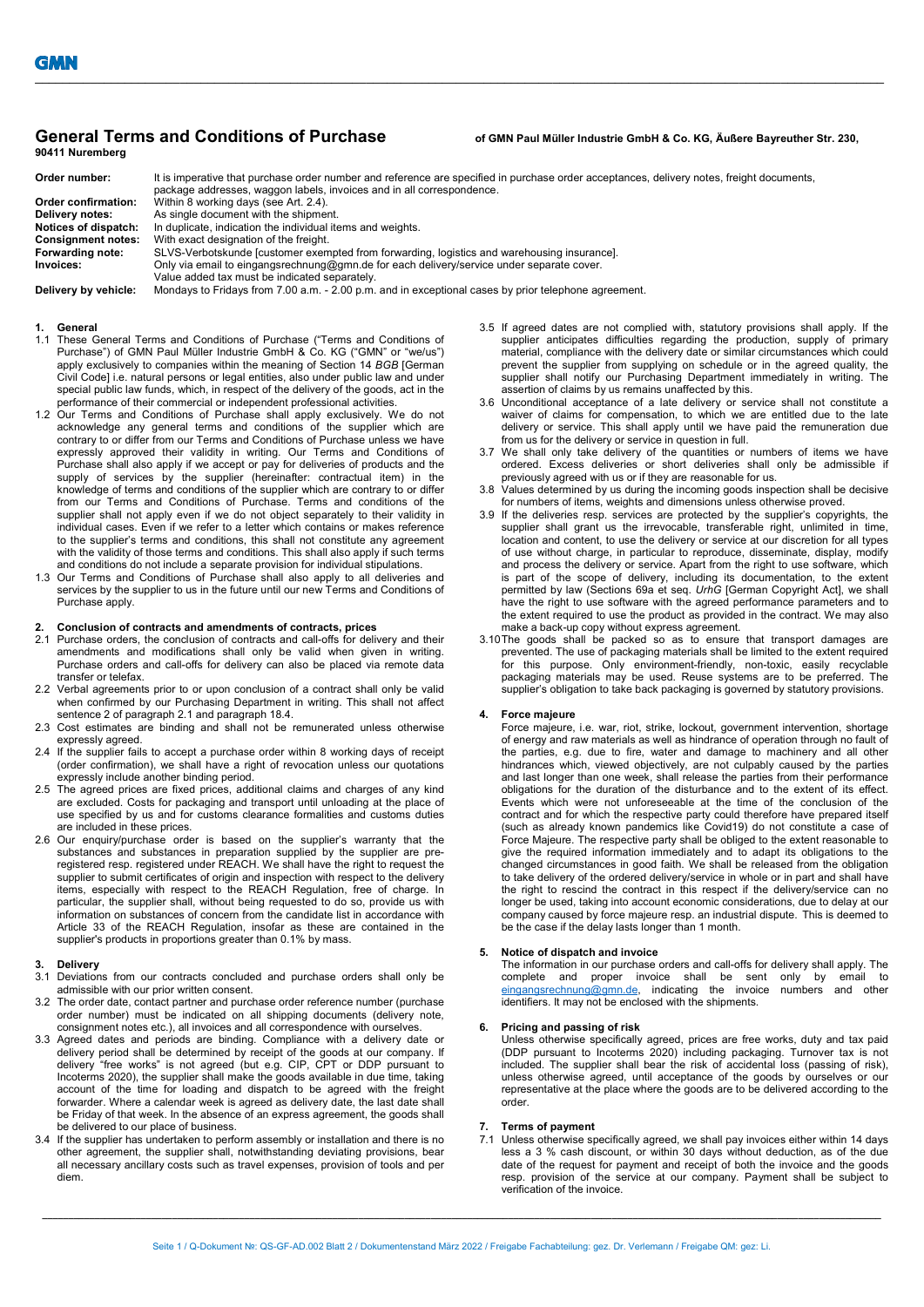7.2 Invoices that are not correctly submitted (i.e. accurate, complete, correct and auditable) shall be deemed received by us only when correct. The term of payment for invoices shall begin upon receipt of a complete, proper, correct and auditable invoice in accordance with paragraph 5 and the agreed certificate. Where a delivery/service is defective, we shall have the right to withhold a proportionate amount of the payment until proper performance. We shall only be in default if the supplier has sent us a written reminder and we have no justified reasons for withholding the proportionate amount of the payment until full performance according to the contract.

#### 8. Guarantee, warranty, product liability

- 8.1 The supplier warrants that all deliveries/services conform to the state of the art, comply with the relevant legal provisions and the regulations and guidelines of authorities, employers' liability insurance associations and trade associations. If deviations from these regulations are necessary in individual cases, the supplier must obtain our written consent for this. This consent shall not limit the supplier's liability for defects. If the supplier has reservations about the nature of the execution requested by us, the supplier shall notify us immediately in writing.
- 8.2 In the event of defects, we shall be entitled to full legal claims. By way of derogation from this, the warranty period is, however, 36 months as of passing of risk, in the case of defects of title, 5 years as of passing of risk. The statutory period of limitation for parts of a delivery overhauled or repaired within the statutory period of limitation for our claims for defects shall start to run again as of the date on which the supplier has fulfilled our claims for supplementary performance in full.
- 8.3 The supplier undertakes, where economically and technically feasible, to use environment-friendly products and processes for its deliveries/services and also for supplies or ancillary services of third parties. The supplier shall be liable for the environmental compatibility of the products and packaging materials supplied and for all consequential damages incurred by violation of legal disposal obligations.
- 8.4 The supplier shall carry out quality assurance which is appropriate in nature and scope and corresponds to state-of-the-art technology, with appropriate outgoing goods inspection and shall provide us with proof of this at first request. If requested by us, a corresponding quality assurance agreement shall be concluded with us. The parties agree that our incoming goods inspection pursuant to § 377 of the German Commercial Code (HGB), insofar as relevant for the respective contract, is limited to externally visible transport damage and deviations in quantity. In this respect, a notice period of 14 days from delivery of the goods concerned shall apply
- 8.5 The supplier shall be obliged to indemnify us against damage claims if they should be asserted against us by third parties due to defects in delivery of the supplier, unless the supplier is not liable for them. In the event of defects of title, the supplier shall furthermore indemnify us against third-party claims in this respect, including the customary costs of legal defence and our administrative costs in accordance with the statutory provisions. If the supplier has produced its delivery or service according to documents provided by us or at our express instruction and could not have known that this would infringe third-party property rights, the foregoing indemnity obligation shall not apply.
- 8.6 If a claim is asserted against us for violation of official safety regulations or by reason of domestic or foreign product liability regulations or laws because of the defectiveness of our products which is attributable to the supplier's goods, we shall then have the right to request compensation for this damage from the supplier if this was caused by the products delivered by the supplier. This compensation shall also cover the costs of a precautionary recall. The supplier shall furthermore insure itself for an adequate amount against all risks arising from product liability including the risk of recall and upon request submit the insurance policy to us for inspection.

#### Property rights

- 9.1 The supplier guarantees and warrants that all deliveries are free of third-party property rights and in particular that the delivery and use of the delivery items does not infringe patents, licences or other third-party property rights.
- 9.2 The supplier shall indemnify us and our customers against third-party rights from any infringement of property rights and shall also bear all costs necessarily incurred by us in this connection.
- 9.3 We shall have the right, at the supplier's expense, to obtain approval from the owner to use the delivery items and services in question.

## 10. Liability of the supplier

The supplier shall be liable in an unlimited amount according to legal provisions, especially for its own negligent breach of duty and negligent breach of duty by its legal representatives or vicarious agents.

#### 11. Liability of GMN

- 11.1 We shall not be liable for claims, in particular not for claims by the supplier for damages or reimbursement of expenses, for whatever legal reason, and/or in the case of breach of duty from the obligation and tort.
- 11.2 The above exclusion of liability shall not apply
	- in the case of own intentional or grossly negligent breach of duty and intentional or grossly negligent breach of duty by legal representatives or vicarious agents;
- in the case of violation of material contractual obligations: material contractual obligations are obligations, the fulfilment of which determines the contract, and on which the supplier may rely;
- in the event of injury to life, limb and health, also caused by legal representatives or vicarious agents;
- in the case of default if delivery and/or service by a fixed date was agreed;
- where we have assumed a guarantee for the procurement of goods or the outcome of performance or a procurement risk;
- in the case of liability under the Produkthaftungsgesetz [German Product Liability Act] or other compulsory statutory liability.
- 11.3 If we or our vicarious agents are responsible only for slight negligence and none of the cases specified in paragraph 11.2 in bullet points 1, 3, 4, 5 and 6 above exist, our liability shall be limited in amount, also in the case of violation of material contractual obligations, to typical and foreseeable damages at the time the contract was concluded.
- 11.4 Any further liability shall be excluded.

 $\_$  , and the state of the state of the state of the state of the state of the state of the state of the state of the state of the state of the state of the state of the state of the state of the state of the state of the

- 11.5 Exclusion resp. limitation of liability according to 11.1 to 11.4 above and 11.6 shall apply to the same extent for the benefit of our executive and non-executive employees and other vicarious agents as well as sub-contractors.
- 11.6 If the supplier is entitled to damage claims according to this paragraph 11, these may only be asserted within a preclusion period of one year as of commencement of the statutory limitation period.
- 11.7 There is no connection between the reversal of the burden of proof and the foregoing provisions.

#### 12. Quality and documentation

- 12.1 The supplier shall continuously verify the quality of the delivery item. The supplier shall notify us of any potential improvements immediately. The supplier shall notify us immediately in writing of any evident errors in specifications and foreseeable complications.
- 12.2 If minimum and/or maximum values of parameters are specified in a purchase order, the specified maximum values may not, unless otherwise agreed in writing, be exceeded in any area of the delivery item or product. Values must not fall short of the specified minimum values in any case and throughout the entire process. This shall be assured and documented by suitable test and measurement procedures. We shall have the right to request the publication of the results of such verification in writing at any time and without additional costs.
- 12.3 Product-specific and/or technical documentation, certificates of conformity and other documents, certificates and operating instructions required for the contractual item or its use at our option in German or English, and the marking of the parts and product and/or its packaging required by law shall be included in the scope of delivery without separate charges.
- 12.4 The supplier shall ensure that the delivery items can be traced exactly through batches.

### 13. Rights to retention of title

We can use and/or resell the delivered goods without any limitation in the ordinary course of business.

# 14. Execution of work

Persons who carry out work at the business premises in the performance of the contract shall comply with the respective internal rules. Liability for accidents which befall such persons on the business premises shall be excluded unless they were caused by intentional or grossly negligent breach of duty by our legal representatives or vicarious agents.

### 15. Contractual penalties

If the supplier defaults in remedying a defect or making a delivery, we shall have the right to request, without further proof of damage, contractual penalty in the amount of 0.3% of the respective net order price per calendar day of delay, however, not more than 5% of the net order price.. The supplier shall, however, have the opportunity to prove to us that we incurred no damage or materially lesser damage. This shall not affect our further legal and contractual claims. The above contractual penalty shall be set off in full against any further damage claim.

#### 16. Provision

Substances, parts, containers and special packaging provided by us shall remain our property. They may only be used for their intended purpose. Substances shall be processed and parts assembled for us. It is understood that we co-own the products manufactured using our substances and parts, which are stored for us by the supplier in this respect, in the ratio of the value of the substances and parts provided to the value of the product as a whole.

#### 17. Documents and confidentiality

17.1 All business, technical or product-related information, especially calculation data, manufacturing specifications, internal production information and data, of whatever kind, made accessible by us to the supplier, including other development or manufacturing specifications to be taken from any objects, documents or data provided shall not be disclosed to third parties and may only be made available to those persons at the supplier's own company who must necessarily be involved in their use for the purpose of the delivery or service to us and who are likewise obliged, in as far as this is permitted with respect to employees under labour law, in writing to treat them as confidential. We shall

 $\_$  , and the state of the state of the state of the state of the state of the state of the state of the state of the state of the state of the state of the state of the state of the state of the state of the state of the